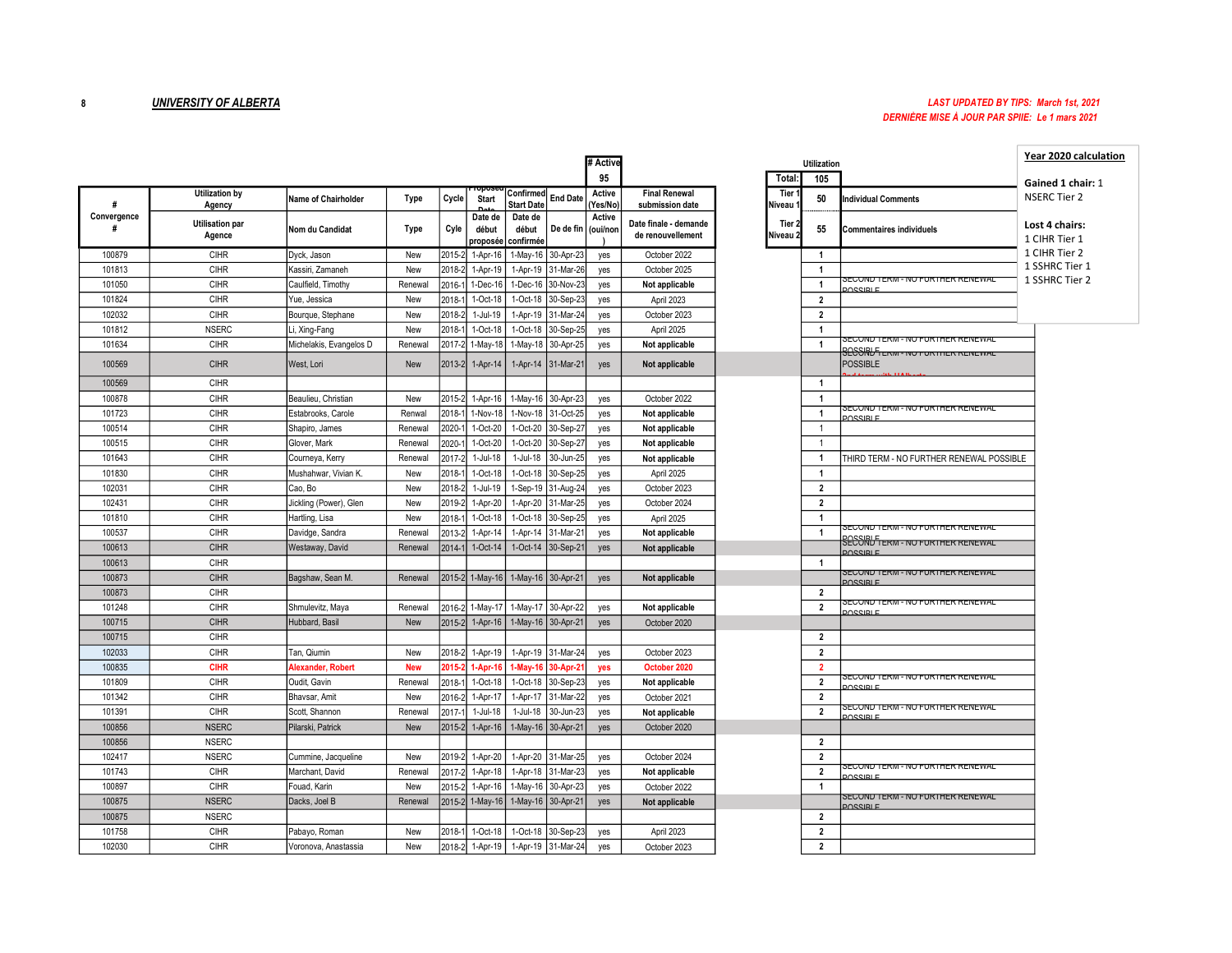| 101762 | <b>CIHR</b>  | Harper, Sherilee       | New        | 2018-1   | 1-Oct-18    | 1-Oct-18   | 31-Mar-2           | yes        | October 2023   | $\overline{2}$          |                                                         |
|--------|--------------|------------------------|------------|----------|-------------|------------|--------------------|------------|----------------|-------------------------|---------------------------------------------------------|
| 102148 | <b>CIHR</b>  | Pituskin, Edith        | New        | 2019-    | 1-Oct-19    | 1-Jul-20   | 30-Jun-25          | yes        | October 2024   | $\overline{\mathbf{2}}$ |                                                         |
| 102684 | <b>CIHR</b>  | <b>Under Review</b>    | <b>New</b> | 2020-    | 1-Apr-21    |            |                    |            |                | $\overline{2}$          |                                                         |
| 102179 | CIHR         | Ussher, John           | New        | 2019-    | 1-Oct-19    | $1-Jan-20$ | 31-Dec-24          | yes        | April 2024     | $\overline{2}$          |                                                         |
| 101932 | <b>NSERC</b> | Stachel, Thomas        | Renewal    | 2018-2   | 1-Apr-19    |            | 1-Apr-19 31-Mar-26 | yes        | Not applicable | $\mathbf{1}$            | <u> SECOND TERM - NO FURTHER RENEWAL</u>                |
| 101018 | <b>NSERC</b> | Creaser, Robert A.     | Renewal    | 2016-1   | $1-Dec-16$  | 1-Dec-16   | 30-Nov-23          | yes        | Not applicable | $\mathbf{1}$            | <u> BASSIBLE term - no forther renewal</u><br>DOCCIDI E |
| 100485 | <b>CIHR</b>  |                        |            |          |             |            |                    |            |                | $\mathbf{1}$            |                                                         |
| 100628 | <b>NSERC</b> | Lewis, Mark            | Renewal    | 2014     | 1-Jul-15    | 1-Jul-15   | 30-Jun-22          | yes        | Not applicable | $\overline{1}$          | THIRD TERM - NO FURTHER RENEWAL POSSIBLE                |
| 100670 | <b>NSERC</b> | He, Fangliang          | New        | 2014-    | 1-Apr-15    | 1-Apr-15   | 31-Mar-22          | yes        | October 2021   | $\overline{1}$          |                                                         |
| 100608 | <b>NSERC</b> | Freeman, Mark          | Renewal    | $2014 -$ | 1-Jul-15    | 1-Jul-15   | 30-Jun-22          | yes        | Not applicable | $\overline{1}$          | THIRD TERM - NO FURTHER RENEWAL POSSIBLE                |
| 101527 | <b>NSERC</b> | Elliott, Janet W       | Renewal    | 2017-    | 1-Apr-18    | 1-Apr-18   | 31-Mar-25          | yes        | Not applicable | $\overline{1}$          | SECUND TERM - NO FURTHER RENEWAL<br>DOCCIDI E           |
| 101222 | <b>NSERC</b> | Zeng, Hongbo           | New        | 2016-2   | 1-Apr-17    | 1-Apr-17   | 31-Mar-24          | yes        | October 2023   | $\mathbf{1}$            |                                                         |
| 100658 | <b>NSERC</b> | Pedrycz, Witold        | Renewal    | 2014-    | $1$ -Jul-15 | 1-Jul-15   | 30-Jun-22          | yes        | Not applicable | $\overline{1}$          | THIRD TERM - NO FURTHER RENEWAL POSSIBLE                |
| 100731 | <b>NSERC</b> | AbouRizk, Simaan       | Renewal    | 2015-2   | 1-Jul-16    | 1-Jul-16   | 30-Jun-23          | yes        | Not applicable | $\overline{1}$          | THIRD TERM - NO FURTHER RENEWAL POSSIBLE                |
| 101642 | <b>NSERC</b> | Xu, Yunjie             | Renewal    | $2017-$  | 1-May-18    | 1-May-18   | 30-Apr-25          | yes        | Not applicable | $\mathbf{1}$            | SECUND TERM - NO FURTHER RENEWAL                        |
| 100651 | <b>NSERC</b> | Buriak, Jillian        | Renewal    | 2015-    | 1-Oct-15    | $1-Oct-15$ | 30-Sep-22          | yes        | Not applicable | $\mathbf{1}$            | <u>second Fierm - no forifier renewad</u><br>DOCCIDI E  |
| 100712 | <b>NSERC</b> | Hall, Dennis           | New        | 2015-    | 1-Oct-15    | 1-Oct-15   | 30-Sep-22          | yes        | April 2022     | $\mathbf{1}$            |                                                         |
| 101244 | <b>NSERC</b> | Gaenzle, Michael       | New        | 2016-2   | 1-Apr-17    | 1-Apr-17   | 31-Mar-24          | yes        | October 2023   | $\overline{1}$          |                                                         |
| 101203 | <b>NSERC</b> | Deutsch, Clayton       | Renewal    | 2016-2   | 1-Jul-17    | 1-Jul-17   | 30-Jun-24          | yes        | Not applicable | $\mathbf{1}$            | THIRD TERM - NO FURTHER RENEWAL POSSIBLE                |
| 101360 | <b>NSERC</b> | Chen, Tongwen          | New        | 2017-    | 1-Oct-17    | 1-Oct-17   | 30-Sep-24          | yes        | April 2024     | $\mathbf{1}$            |                                                         |
| 101362 | <b>NSERC</b> | Finlay, Warren         | New        | 2017-    | 1-Oct-17    | 1-Oct-17   | 30-Sep-24          | yes        | April 2024     | $\overline{1}$          |                                                         |
| 100008 | <b>NSERC</b> |                        |            |          |             |            |                    |            |                | $\mathbf{1}$            |                                                         |
| 102038 | <b>NSERC</b> | Styler, Sarah          | New        | 2018-2   | 1-Apr-19    | 1-Apr-19   | 31-Mar-24          | yes        | October 2023   | $\overline{\mathbf{2}}$ |                                                         |
| 102183 | <b>NSERC</b> | Green, Stephanie       | New        | 2019     | 1-Oct-19    | 1-Oct-19   | 30-Sep-24          | yes        | April 2024     | $\boldsymbol{2}$        |                                                         |
| 101829 | <b>NSERC</b> | Zhang, Xuehua          | New        | 2018-    | 1-Oct-18    | 1-Oct-18   | 30-Sep-25          | yes        | April 2025     | $\mathbf{1}$            |                                                         |
| 101357 | <b>NSERC</b> | Robinson Fayek, Aminah | New        | 2017-    | 1-Oct-17    | 1-Oct-17   | 30-Sep-24          | yes        | April 2024     | $\overline{1}$          |                                                         |
| 102403 | <b>SSHRC</b> | Jennings, Jennifer     | New        | 2019-2   | 1-Oct-19    | 1-Jun-20   | #######            | yes        | October 2026   | $\mathbf{1}$            |                                                         |
| 100486 | <b>CIHR</b>  |                        |            |          |             |            |                    |            |                | $\mathbf{1}$            |                                                         |
| 102387 | <b>NSERC</b> | Sturdy, Christopher    | New        | 2019-2   | 1-Oct-19    | 1-Apr-20   | 31-Mar-27          | yes        | October 2026   | $\mathbf{1}$            |                                                         |
| 100529 | <b>NSERC</b> | Soares, Joao           | Renewal    | 2020-    | 1-Oct-20    | 1-Oct-20   | 30-Sep-27          | yes        | Not applicable | $\overline{1}$          |                                                         |
| 101358 | <b>NSERC</b> | Liang, Hao             | New        | 2017     | 1-Oct-17    | 1-Oct-17   | 30-Sep-22          | yes        | April 2022     | $\boldsymbol{2}$        |                                                         |
| 102468 | <b>SSHRC</b> | Weber, Joanne          | New        | 2019-    | 1-Jul-20    | 1-Jul-20   | 30-Jun-25          | yes        | October 2024   | $\overline{\mathbf{2}}$ |                                                         |
| 101759 | <b>NSERC</b> | Willing, Benjamin      | Renwal     | 2018-    | 1-Oct-18    | 1-Oct-18   | 30-Sep-23          | yes        | Not applicable | $\overline{2}$          | <u> SECUND TERM - NU FURTHER RENEWAL</u>                |
| 100536 | <b>NSERC</b> | Hallin, Aksel          | Renewal    | 2013-2   | $1-Jul-14$  | $1-Jul-14$ | 30-Jun-21          | yes        | Not applicable | $\overline{1}$          | <u> BASSIBLE erw - no forther renewal</u>               |
| 101615 | <b>NSERC</b> | Chen, Guanqun          | New        | $2017 -$ | 1-Apr-18    | 1-Apr-18   | 31-Mar-23          | yes        | October 2022   | $\overline{2}$          | OUCCIDI E                                               |
| 101935 | <b>NSERC</b> | Maciejko, Joseph       | Renewal    | 2018-2   | 1-Jul-19    | 1-Jul-19   | 30-Jun-24          | yes        | Not applicable | $\boldsymbol{2}$        | <u> SECUND TERM - NU FURTHER RENEWAL</u>                |
| 100011 | <b>NSERC</b> |                        |            |          |             |            |                    |            |                | $\overline{2}$          | DOCCIDI E                                               |
| 101933 | <b>NSERC</b> | LeBlanc, Lindsay       | Renewal    | 2018-2   | 1-Oct-19    | 1-Oct-19   | 30-Sep-24          | yes        | Not applicable | $\overline{2}$          | <u> SECUND TERM - NU FURTHER RENEWAL</u>                |
| 100734 | <b>NSERC</b> | Tsai, Peichun Amy      | Renewal    | 2020-    | 1-Oct-20    | 1-Oct-20   | 30-Sep-25          | yes        | Not applicable | $\overline{2}$          | DOCCIDI E                                               |
| 100012 | <b>NSERC</b> |                        |            |          |             |            |                    |            |                | $\overline{\mathbf{2}}$ |                                                         |
| 101934 | <b>NSERC</b> | Favero, David          | Renewal    | 2018-2   | 1-Apr-19    | 1-Apr-19   | 31-Mar-24          | yes        | Not applicable | $\overline{2}$          | SECOND TERM - NO FURTHER RENEWAL                        |
| 102144 | <b>NSERC</b> | Chen, Lingyun          | Renewal    | 2019-    | 1-Dec-19    | 1-Dec-19   | 30-Nov-24          | yes        | Not applicable | $\overline{2}$          | <u> BASSIBLE erw - no forther renewal</u>               |
| 102543 | <b>NSERC</b> | Michaelis, Vladimir    | New        | 2020-    | 1-Sep-20    | 1-Sep-20   | 31-Aug-25          | yes        | October 2024   | $\overline{2}$          | <b>POSSIBLE</b>                                         |
| 102544 | <b>NSERC</b> | St Jacques, Peggy      | New        | 2020-    | 1-Sep-20    | 1-Sep-20   | 31-Aug-25          | yes        | October 2024   | $\overline{2}$          |                                                         |
| 101359 | <b>NSERC</b> | Liu, Yang              | New        | 2017-    | 1-Oct-17    | 1-Feb-18   | 31-Jan-23          | yes        | April 2022     | $\overline{2}$          |                                                         |
| 101361 | <b>NSERC</b> | Dennison, Christopher  | New        | 2017-    | 1-Oct-17    | 1-Oct-17   | 30-Sep-22          | yes        | April 2022     | $\overline{2}$          |                                                         |
| 101392 | <b>NSERC</b> | Nadi, Sarah            | New        | 2017     | 1-Oct-17    | 1-Oct-17   | 30-Sep-22          |            | April 2022     | $\boldsymbol{2}$        |                                                         |
| 101393 | <b>NSERC</b> | Mathot, Kimberley      | New        | 2017     | 1-Oct-17    | 1-Oct-17   | 30-Sep-22          | yes<br>yes | April 2022     | $\boldsymbol{2}$        |                                                         |
| 101410 | <b>NSERC</b> |                        |            | 2017-    | 1-Oct-17    | 1-Feb-18   | 31-Jan-23          |            | April 2022     | $\overline{2}$          |                                                         |
| 101781 | <b>CIHR</b>  | Qiu, Zhijun            | New<br>New | 2018-    | 1-Oct-18    | 1-Oct-18   | 30-Sep-23          | yes        | April 2023     | $\overline{\mathbf{2}}$ |                                                         |
|        |              | Macauley, Matthew S    |            |          |             |            |                    | yes        |                |                         |                                                         |
| 102469 | <b>SSHRC</b> | St. Pierre, Joshua     | New        | 2019-2   | 1-Jan-20    | 1-Jun-20   | #######            | yes        | October 2024   | $\boldsymbol{2}$        |                                                         |
| 101761 | $C$ IHR      | Richard, Caroline      | New        | 2018-    | 1-Oct-18    | 1-Apr-19   | 31-Mar-24          | yes        | October 2023   | $\boldsymbol{2}$        |                                                         |

| z              |                                                                              |
|----------------|------------------------------------------------------------------------------|
| 2              |                                                                              |
| 2              |                                                                              |
| $\overline{a}$ |                                                                              |
| 1              | SECOND TERM - NO FURTHER RENEWAL                                             |
| $\mathbf{1}$   | <b>SECORD TERM - NO FORTHER RENEWAL</b>                                      |
| 1              | <b>DOCCIDI E</b>                                                             |
| 1              | THIRD TERM - NO FURTHER RENEWAL POSSIBLE                                     |
| 1              |                                                                              |
|                |                                                                              |
| 1              | THIRD TERM - NO FURTHER RENEWAL POSSIBLE<br>SECUND TERM - NO FURTHER RENEWAL |
| 1              | DOCCIDI E                                                                    |
| 1              |                                                                              |
| 1              | THIRD TERM - NO FURTHER RENEWAL POSSIBLE                                     |
| 1              | THIRD TERM - NO FURTHER RENEWAL POSSIBLE                                     |
| 1              | SECOND TERM - NO FURTHER RENEWAL                                             |
| $\mathbf{1}$   | <del>SCCOND TERM - NO FORTHER RENEWAL</del><br><b>DOCCIDI E</b>              |
| 1              |                                                                              |
| 1              |                                                                              |
| 1              | THIRD TERM - NO FURTHER RENEWAL POSSIBLE                                     |
|                |                                                                              |
| 1              |                                                                              |
| 1              |                                                                              |
| 1              |                                                                              |
| $\overline{2}$ |                                                                              |
| $\overline{c}$ |                                                                              |
| 1              |                                                                              |
| $\mathbf{1}$   |                                                                              |
| 1              |                                                                              |
| 1              |                                                                              |
| 1              |                                                                              |
| 1              |                                                                              |
|                |                                                                              |
| 2              |                                                                              |
| 2              | SECUND TERM - NO FURTHER RENEWAL                                             |
| $\overline{2}$ | SECORD TERM - NO FORTHER RENEWAL                                             |
| 1              | DOCCIDI E                                                                    |
| $\overline{2}$ |                                                                              |
| $\overline{a}$ | SECUND TERM - NO FURTHER RENEWAL<br><b>DOCCIDI E</b>                         |
| 2              |                                                                              |
| $\overline{2}$ | SECUND TERM - NO FURTHER RENEWAL                                             |
| $\overline{2}$ | DOCCIDI E                                                                    |
| 2              |                                                                              |
| 2              | SECUND TERM - NO FURTHER RENEWAL                                             |
|                | <u>SECSRUFTERM - NO FORTHER RENEWAL</u>                                      |
| 2              | <b>POSSIBLE</b>                                                              |
| 2              |                                                                              |
| $\overline{2}$ |                                                                              |
| 2              |                                                                              |
| $\overline{a}$ |                                                                              |
| 2              |                                                                              |
| 2              |                                                                              |
| $\overline{a}$ |                                                                              |
| 2              |                                                                              |
| 2              |                                                                              |
|                |                                                                              |
| $\overline{a}$ |                                                                              |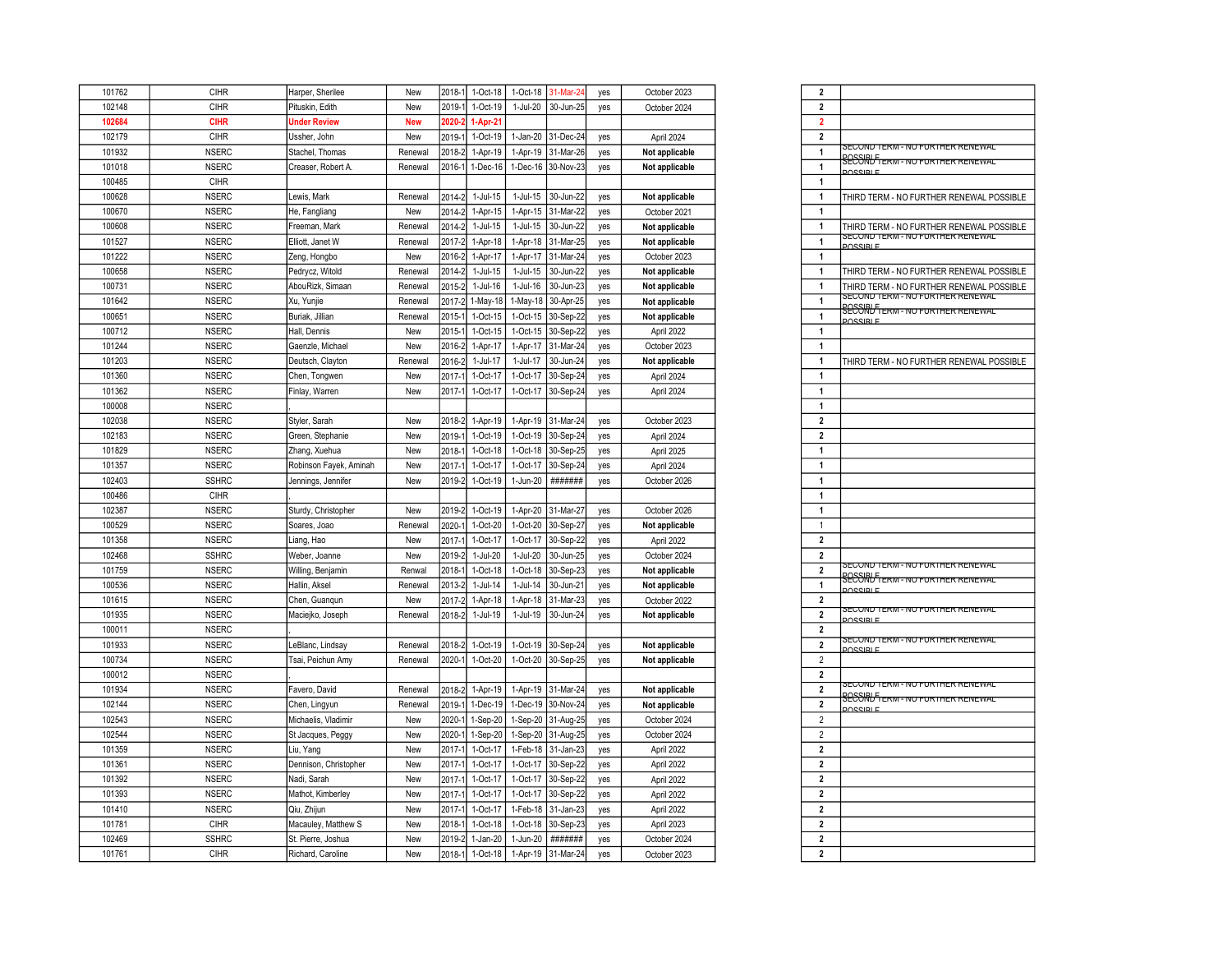| 101791           | <b>NSERC</b> | Spribille, Toby             | New                | 2018-1 | 1-Oct-18        |          | 1-Oct-18 30-Sep-23 | yes | April 2023     | $\overline{2}$ |  |
|------------------|--------------|-----------------------------|--------------------|--------|-----------------|----------|--------------------|-----|----------------|----------------|--|
| N/A              | <b>NSERC</b> | <b>INO LONGER AVAILABLE</b> |                    |        |                 |          |                    |     |                | N/A            |  |
| 101796           | <b>NSERC</b> | Wilson, Siobhan (Sasha)     | New                | 2018-1 | 1-Oct-18        |          | 1-Oct-18 30-Sep-23 | yes | April 2023     | $\overline{2}$ |  |
| <b>Calc 2020</b> | <b>NSERC</b> |                             |                    |        |                 |          |                    |     |                | $\overline{2}$ |  |
| 102141           | <b>CIHR</b>  | Field, Catherine            | New                | 2019-1 | 1-Oct-19        | 1-Oct-19 | 30-Sep-26          | yes | April 2026     |                |  |
| 102415           | <b>SSHRC</b> | Tate, Shirley               | New                | 2019-2 | 1-Apr-20        |          | 1-Apr-20 31-Mar-27 | yes | October 2026   |                |  |
| 100508           | <b>SSHRC</b> | Grace, André                | <b>New</b>         | 2013-2 | $1-Apr-14$      |          | 1-Apr-14 31-Mar-21 | yes | October 2020   |                |  |
| 100508           | <b>SSHRC</b> |                             |                    |        |                 |          |                    |     |                |                |  |
| 102340           | <b>SSHRC</b> | Gierl, Mark                 | Renewal            | 2019-2 | 1-Jul-20        | 1-Jul-20 | 30-Jun-27          | ves | Not applicable |                |  |
| 102729           | <b>SSHRC</b> | <b>Under Review</b>         | <b>Advancement</b> | 2020-2 | 1-Apr-21        |          |                    |     |                | 1              |  |
| 100507           | <b>SSHRC</b> |                             |                    |        |                 |          |                    |     |                |                |  |
| 100592           | <b>SSHRC</b> | Lounsbury, Michael          | New                | 2014-1 | 1-Oct-14        | 1-Oct-14 | 30-Sep-21          | yes | April 2021     |                |  |
| 101674           | <b>SSHRC</b> | Abu-Laban, Yasmeen          | New                | 2017-2 | $1-Jul-18$      | 1-Jul-18 | 30-Jun-25          | yes | October 2024   |                |  |
| 102173           | <b>SSHRC</b> | Peers. Danielle             | New                | 2019-1 | 1-Oct-19        |          | 1-Oct-19 30-Sep-24 | yes | April 2024     | $\overline{2}$ |  |
| 101947           | <b>SSHRC</b> | Brigandt, Ingo              | Renewal            | 2018-2 | $1-Apr-19$      |          | 1-Apr-19 31-Mar-24 | yes | Not applicable | $\overline{2}$ |  |
| 101136           | <b>SSHRC</b> | Renwick, Gavin              | Renewal            | 2016-1 | 1-Jan-17        |          | 1-Jan-17 31-Dec-21 | yes | Not applicable | $\overline{2}$ |  |
| 100762           | <b>SSHRC</b> | Haggerty, Kevin             | New                | 2015-2 | $1-May-16$      |          | 1-May-16 30-Apr-23 | yes | October 2022   |                |  |
| 100714           | <b>SSHRC</b> | TallBear-Dauphine, Kimberly | New                | 2015-2 | $1-Apr-16$      |          | 1-May-16 30-Apr-21 | yes | October 2020   | $\overline{2}$ |  |
| N/A              | <b>SSHRC</b> | <b>NO LONGER AVAILABLE</b>  |                    |        |                 |          |                    |     |                | N/A            |  |
| 100487           | CIHR         |                             |                    |        |                 |          |                    |     |                | $\overline{2}$ |  |
| 101065           | <b>SSHRC</b> | Altamirano-Jimenez, Isabel  | New                | 2016-2 | 1-Apr-17        |          | 1-Apr-17 31-Mar-22 | yes | October 2021   | $\overline{2}$ |  |
| 102188           | <b>SSHRC</b> | Gaudet, Cindy               | New                |        | 2019-1 1-Oct-19 |          | 1-Oct-19 30-Sep-24 | ves | April 2024     | $\overline{2}$ |  |

| $\overline{2}$ |                                                                             |
|----------------|-----------------------------------------------------------------------------|
| N/A            |                                                                             |
| $\overline{2}$ |                                                                             |
| $\overline{a}$ |                                                                             |
| 1              |                                                                             |
| 1              |                                                                             |
|                |                                                                             |
| 1              |                                                                             |
| 1              | SECOND TERM - NO FURTHER RENEWAL<br>DOCCIDI E                               |
| 1              |                                                                             |
| 1              |                                                                             |
| 1              |                                                                             |
| 1              |                                                                             |
| $\overline{2}$ |                                                                             |
| $\overline{a}$ | SECOND TERM - NO FURTHER RENEWAL<br><b>SCCOND TERM - NO FURTHER RENEWAL</b> |
| $\overline{a}$ | DOCCIDI E                                                                   |
| 1              |                                                                             |
| $\overline{a}$ |                                                                             |
| N/A            |                                                                             |
| $\overline{2}$ |                                                                             |
| $\overline{2}$ |                                                                             |
| $\overline{a}$ |                                                                             |